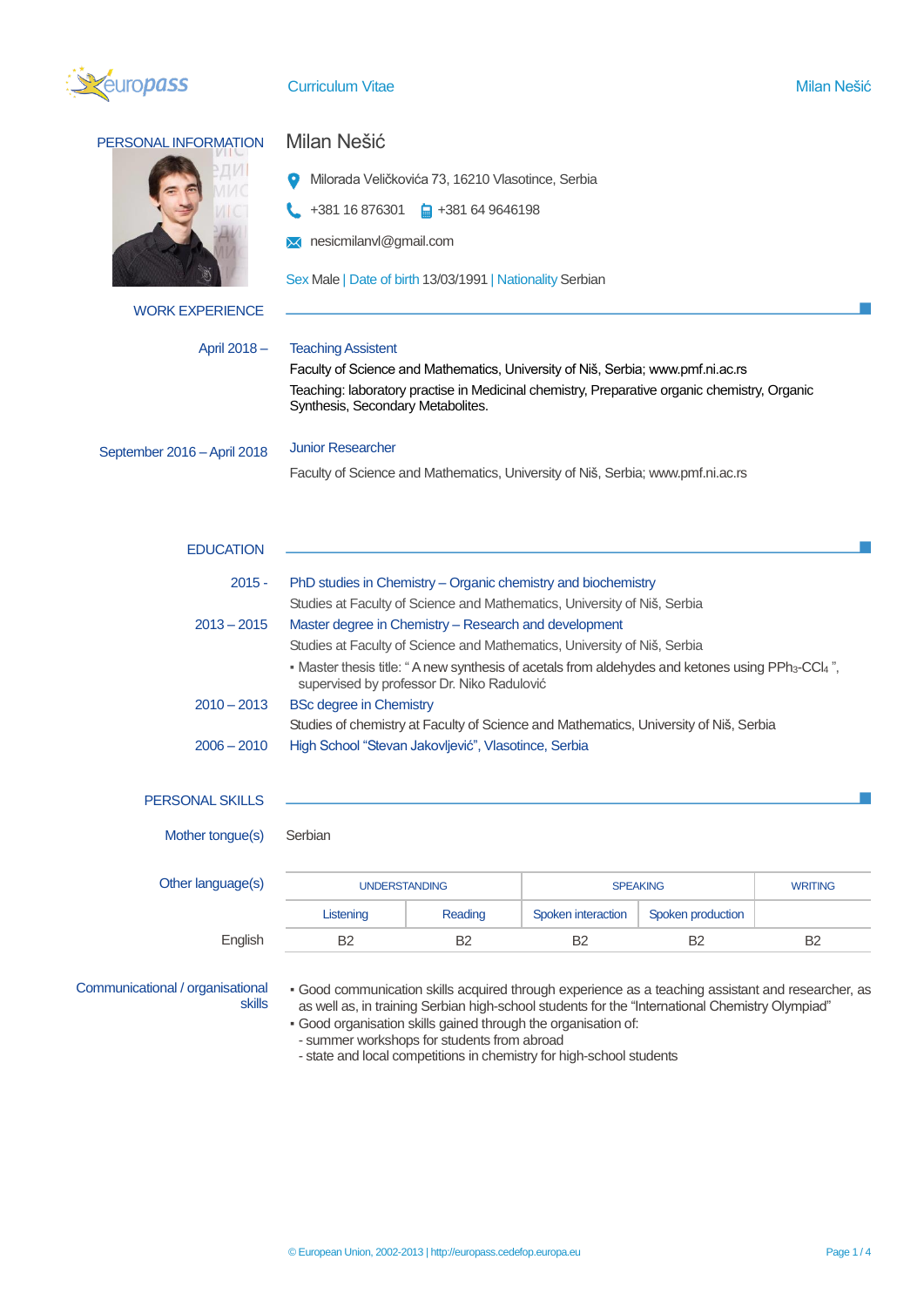

| Job-related skills     | • Good command of general synthetic, separation, isolation and purification techniques<br>- Good command of methods for the elucidation of the structure of organic compounds (UV-Vis, GC-                                              |
|------------------------|-----------------------------------------------------------------------------------------------------------------------------------------------------------------------------------------------------------------------------------------|
|                        | MS, IR and NMR)<br>- Good expertise in the analysis of essential oils and plant waxes (using GC-MS, GC-FID and 1D-<br>and 2D-NMR)                                                                                                       |
|                        | . Good skills in biological activity evaluation (e.g. inhibition of acetylcholinesterase, anti-inflammatory,<br>antinociceptive and anxiolytic activity)                                                                                |
| <b>Computer skills</b> | - Good computer expertise with MS Office tools (Word, Excel, Power Point, etc) and chemistry<br>dedicated software (ChemBioOffice, MestReNova, WinDNMR, AMDIS/NIST, Origin)<br>• Good command of web research tools (SciFinder, Scopus) |
| <b>Driving licence</b> | $\cdot$ B                                                                                                                                                                                                                               |
| ADDITIONAL INFORMATION |                                                                                                                                                                                                                                         |
| <b>Projects</b>        | National research projects:<br>- Combinatorial Libraries of Heterogeneous Catalysts, Natural Products, Modified Natural Products<br>and Analogues: The Approach to New Biologically Active Agents (05/2016 - ).                         |
| <b>Memberships</b>     | • Serbian Young Chemists' Club                                                                                                                                                                                                          |
| <b>ANNEXES</b>         | • International Association for the Exchange of Students for Technical Experience                                                                                                                                                       |
|                        | - Publications in international SCI-journals with peer review;<br>• Other Publications:<br>• International Conferences:<br>• National Conferences:<br>. Honoure and Awarde                                                              |

▪ Honours and Awards.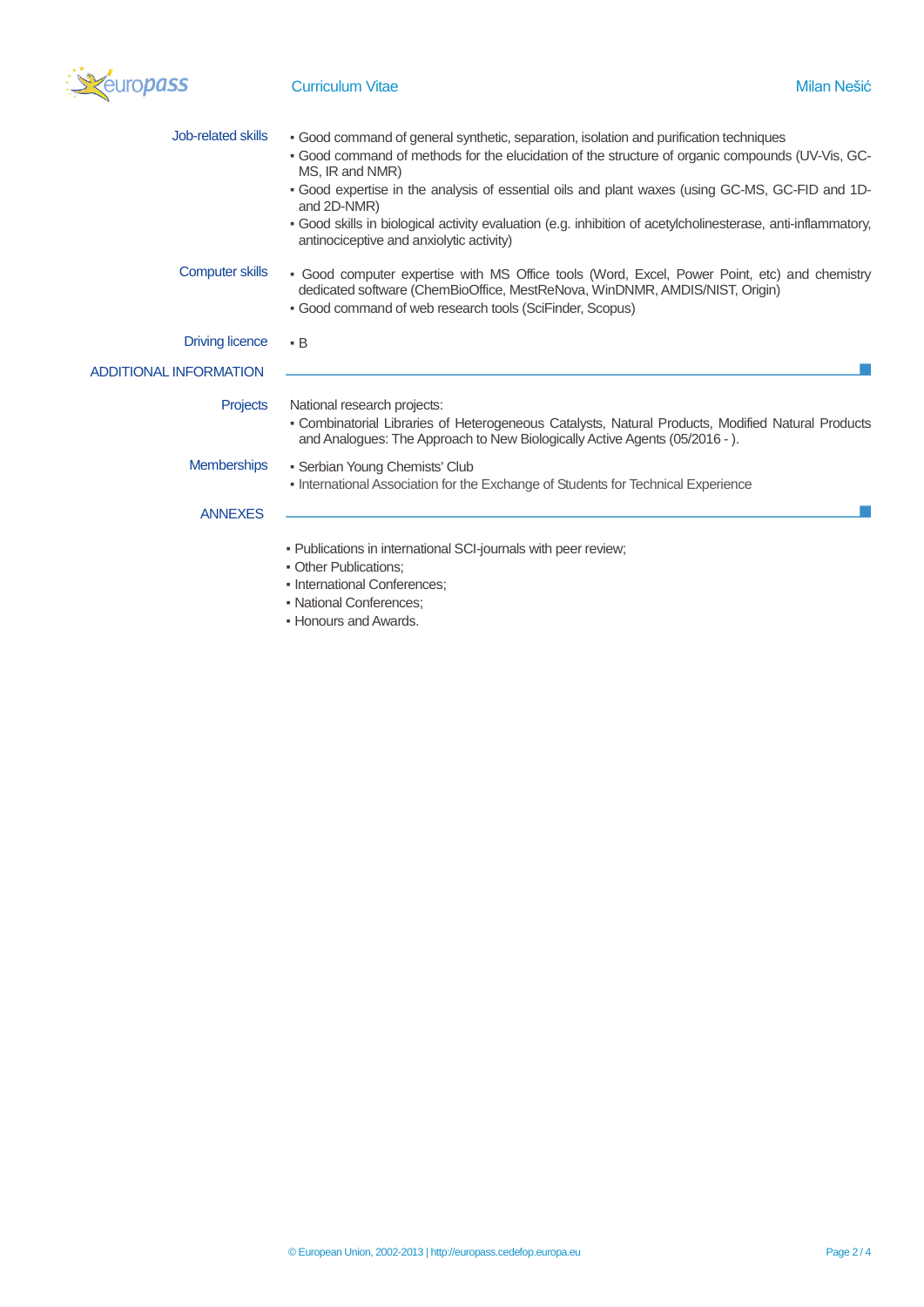

# **Publications in international SCI-journals with peer review**

- **M. S. Nešić**, N. S. Radulović, Diverse acetals from stoichiometric amounts of aldehydes and alcohols under very mild conditions: a new twist to PPh3-CCl<sup>4</sup> reagent combination, *RSC Advances* 2016, 6, 93068 - 93080. (DOI: 10.1039/C6RA19980A).
- N. Radulović, M. Stevanović, **M. Nešić**, N. Stojanović, P. Ranđelović, V. Ranđelović, Constituents of *Bupleurum praealtum* and *Bupleurum veronense* with Potential Immunomodulatory Activity, *J. Nat. Prod.* 2020. (DOI: 10.1021/acs.jnatprod.0c00437)

#### **Other Publications**

- **M. S. Nešić**, N. S. Krstić, R. S. Nikolić, Bakar u zivom svetu, *Hemijski pregled*, Januar, 2015, p 17-22.

### **International Conferences**

- **M. S. Nešić**, M. D.Stevanović, N. S. Radulović, Мosher esters of α-hydroxyesters: Absolute configuration via NMR. In: Program and Book of Abstracts of the Central and Eastern European NMR Symposium and Bruker Users' Meeting, Sept, 5-8, 2017.

- M. D. Stevanović, **M. S. Nešić**, N. S. Radulović, Essential-oil components of *Bupleurum praealtum* L. Synthesis and spectral characterization of a rare perillyl ester. In: Program and Book of Abstracts of the International symposium on essential oils, Sept, 10-13, 2017.

- M. D. Stevanović, **M. S. Nešić**, N. S. Radulović, The first report on the chemical composition of the inflorescence essential oil of *Eupatorium cannabinum* L. from Serbia. In: Program and Book of Abstracts of the International symposium on essential oils, Sept, 10-13, 2017.

- N. M. Stojanović, P. J. Ranđelović, M. Z. Živković, **M. S. Nešić**, M. S. Genčić, N. S. Radulović, Influence of *Hypericum perforatum* essential oil on the mice central nervous system, In: Program and Book of Abstracts of the 46th International Symposium on Essential Oils, Lublin (Poland), September 13-16, 2015, pp 82.

- N. M. Stojanović, P. J. Ranđelović, M. Z. Živković, **M. S. Nešić**, M. S. Genčić, N. S. Radulović, Influence of *Hypericum perforatum* essential oil alters experimentally induced anxiety in mice, In: Program and Book of Abstracts of the Symposium on the Flora of Southeastern Serbia and Neighboring Regions, Kopaonik (Serbia), June 16-19, 2016, pp 104-105.

- **M. S. Nešić**, M. D. Stevanović, S. I. Filipović, N. S. Radulović, What to do with old, autooxidized tetrahydrofuran? Simple, make a perfume out of it. In: Program and Book of Abstracts of the International symposium on essential oils, Nice (France) September, 11-14, 2016.

- **M. S. Nešić**, M. D. Stevanović, N. S. Radulović, NMR spectra assignment of diastereomeric tetrahydrofuranyl acetals directly from mixture of diastereomers using spectral simulation In: Program and Book of Abstracts of the Central and Easter European Bruker Users' Meeting, Sofia (Bulgaria), September, 18-20, 2016.

- **M. S. Nešić**, M. D. Stevanović, M. Đorđević, N. S. Radulović, The content of α- and β- thujones in essential oils: q-NMR approach. In: Program and Book of Abstracts of the International symposium on essential oils (Facta Universitatis, Series Physics, Chemistry and Technology Vol. 16, No 1, Special Issue), September, 13-16, 2018.

- **M. S. Nešić**, N. M. Stojanović, P. J. Ranđelović, N. S. Radulović, Effects of acorenone-type *Acorus Calamus* essential oil on rat gastric fundus contractions and intestinal transit. In: Program and Book of Abstracts of the International symposium on essential oils (Facta Universitatis, Series Physics, Chemistry and Technology Vol. 16, No 1, Special Issue), September, 13-16, 2018.

- **M. Nešić**, D. Antić, N. Radulović, Structure elucidation of new monoterpene dimers from the essential oil of French marigold (*Tagetes patula* L.). In: Program and Book of Abstracts of the International symposium on essential oils, Vienna, Austria, September, 9-11, 2019.

# **National Conferences**

- **M. S. Nešić**, N. S. Radulović, A new synthesis of acetals from aldehydes and ketones using PPh3-CCl4 in: Program and book of abstracts of 51<sup>st</sup> meeting of the Serbian Chemical Society and 21st conference of the young chemists of Serbia, Niš (Serbia), June 5-7, 2014, pp 141.

# **Honours and Awards**

- Elementary and high school competitions: over 40 regional (twelve 1st places), 8 national competitions, three 1st places, one 3rd, 4th and 6th place in chemistry, physics and geography.
- Annual Award of Serbian Chemical Society for success during studies.
- Award of University of Niš for the best student of University of Niš (2014 best bachelor student, 2016 best master student)
- City of Niš award for the best student of Faculty of Science and Mathematics (2013/14)
- City of Niš award for the best graduated master student of Faculty of Science and Mathematics (2014/15)